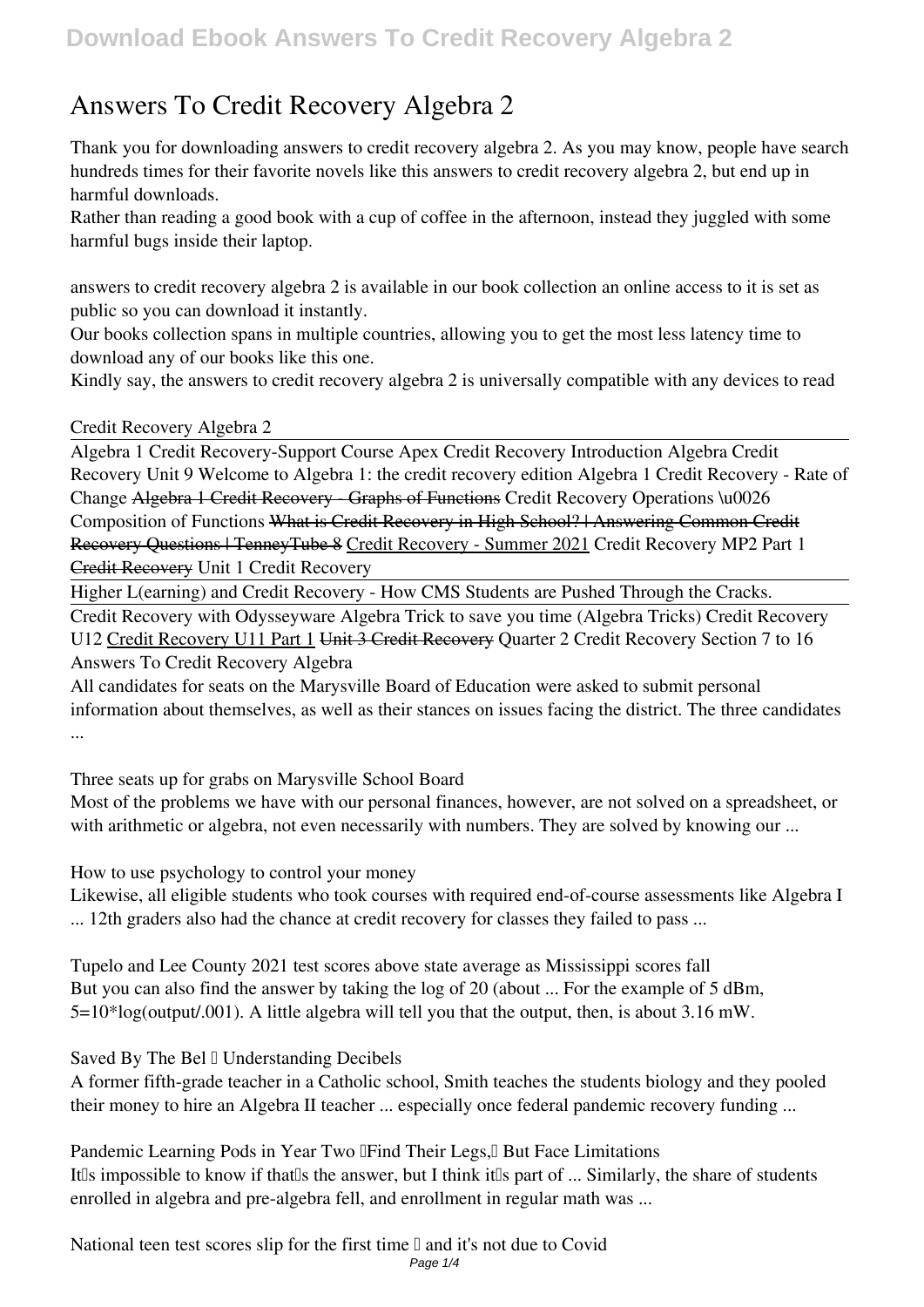A majority of today's young adults say that their educations were too heavy on algebra and chemistry ... to get ready for the long-awaited recovery of offshore drilling. Top-line data from ...

## Stock News & Analysis

By Andrew E. Kramer If youllre wondering why scientists and weather forecasters are talking about these phenomena, we have some answers, including how they got their names. By Henry Fountain As ...

## Climate and Environment

Hong Kong, China--(Newsfile Corp. - October 18, 2021) - Plug Chain is an efficient public chain dedicated to resolving information and data interactions and now Plug Chain starts its step on ...

This paper describes the content, organization and rigor of the f2f and online summer algebra courses that were delivered in summers 2011 and 2012. Examining the content of both types of courses is important because research suggests that algebra courses with certain features may be better than others in promoting success for struggling students. One key finding from the literature is that algebra students should have ongoing opportunities to develop procedural fluency and conceptual understanding and engage in meaningful problem solving opportunities, rather than focusing exclusively on skill development and symbolic manipulation. Another reason it is important to examine the content of summer credit recovery courses, in particular, is due to the perception that these courses may get "watered down," rewarding students who show up for summer school but who may not have mastered the material. More specifically, the paper will address the following research questions: (1) How did the online and f2f Algebra IB courses compare in terms of the difficulty of the content? (e.g. what proportion of time in each type of course was devoted to second semester algebra, first semester algebra and pre-algebra topics?); (2) How did the online and f2f Algebra IB courses compare in terms of the nature of the content? (e.g. developing procedural skills, conceptual understanding and problem solving); (3) How did the online and f2f Algebra IB courses compare in terms of the coherence and sequencing of topics?; and (4) How did the online and f2f Algebra IB courses compare in terms of grading expectations? [What proportion of online and f2f students' grades were based on assessments (quizzes, tests) and other criteria (effort, participation, behavior, etc.)]? The authors will draw from several different sources of data that were collected in both conditions in both summers to answer the paper's research questions. These include archival data generated from the online course, course materials (syllabi, annotated tables of contents), and teacher surveys. The initial results suggest that the online course (in both summers), in comparison to the f2f courses, was more rigorous in terms of the algebra content that students were expected to learn, more coherent in terms of how topics were sequenced, and more demanding in terms of the criteria used to calculate grades. More specifically, the online course content was considered typical of second semester algebra and included a fixed set of topics that were organized sequentially within and across 5 units.

This paper describes the implementation of the online and f2f summer algebra courses that were delivered in summers 2011 and 2012. These data will be used to frame the impact results presented in an earlier paper. In particular, the paper will provide a detailed picture of how the online course was structured and the types of supports provided to students; compare the algebra content and course rigor between the online and f2f classes; and examine students' perceptions of the online course between summers 2011 and 2012, which were starkly different in terms of the software glitches that interfered with the delivery of the course in 2012. The paper will be guided by the following research questions: (1) How were the key components of the online algebra credit recovery course implemented during the summers of 2011 and 2012, including specific technology challenges?; (2) How did the online and f2f Algebra IB courses compare in terms of content rigor and grading expectations?; and (3) How did the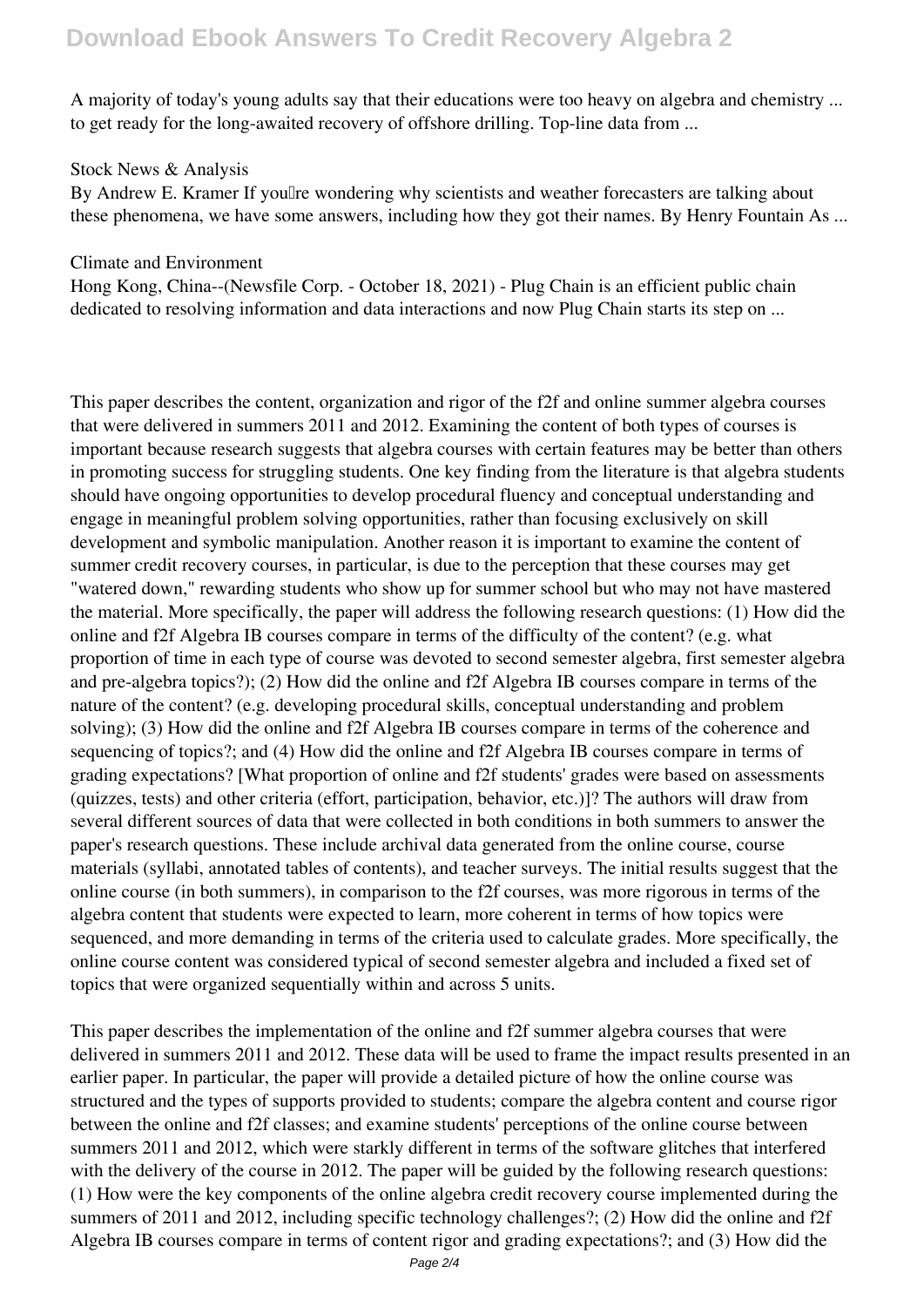instructional experience compare for students taking online and f2f summer credit recovery courses, and between students who took the online course in 2011 and 2012? The authors will draw from several different sources of implementation data that were collected in both conditions in both summer 2011 and 2012 to answer the paper's research questions. These include in-person observations of the online and f2f classrooms, archival data generated from the online course, student and teacher surveys, online mentor logs, and course materials (syllabi, annotated tables of contents). The preliminary findings from year 1 (summer 2011) indicated that students were engaged, cooperative and attentive in both the online and f2f algebra classes, with no statistically significant differences between conditions. The online mentors reported spending the majority of their time (62%) on administrative tasks, 28% of their time teaching mathematics; and 9% of their time communicating with the online teacher or Aventa technical support.

"This book presents a framework for teaching that empowers students, fosters literacy development, and explains the underlying factors that influence pedagogy, highlighting practices from around the globe"--

This book presents all the publicly available questions from the PISA surveys. Some of these questions were used in the PISA 2000, 2003 and 2006 surveys and others were used in developing and trying out the assessment.

Education Transformation, authored by the leading expert in customized online education, Ron Packard, shows why technology is critical to the future of education and the future of our nation<sup>IS</sup> children. We can no longer afford to lag, the benefits of technology must be harnessed for the benefit of students nationwide and around the globe. It is an imperative. One size does not fit all in education  $\mathbb{I}$  Education Transformation shows us how technology can be used to accommodate individual's needs rather than making each student force fit into the traditional classroom model which works for many but not for all. Like so many other modern conveniences, education can benefit from technological advancement, and only technology can provide personalized instruction affordably. Education Transformation has never been needed more than today. It is the future of education and of our nation<sup>'s</sup> children.

The First Year Of High School Is A Critical Transition Period For Students, Those Who Succeed In Their First Year Are More Likely To Continue To Do well in The Following Years And Eventually Graduate. Because A Successful Transition Into High School Is So Important, In 1999 The Consortion Developed An Indicator To Gauge Whether Students Make Sufficient Progress In Their Freshman Year Of High School To Be On-Track To Graduate Within Four Years. The Evidence Presented Here Suggests That the On-Track Indicator Can Be A Valuable Tool For Parents, Schools, And The School System As They Work To Improve Students Likelihood Of Graduating.

Intermediate Algebra offers a practical approach to the study of intermediate algebra concepts, consistent with the needs of today's student. The authors help students to develop a solid understanding of functions by revisiting key topics related to functions throughout the text. They put special emphasis on the worked examples in each section, treating them as the primary means of instruction, since students rely so heavily on examples to complete assignments. The applications (both within the examples and exercises) are also uniquely designed so that students have an experience that is more true to life--students must read information as it appears in headline news sources and extract only the relevant information needed to solve a stated problem. The unique pedagogy in the text focuses on promoting better study habits and critical thinking skills along with orienting students to think and reason mathematically. Through Intermediate Algebra, students will not only be better prepared for future math courses, they will be better prepared to solve problems and answer questions they encounter in their own lives. Available with InfoTrac Student Collections http://gocengage.com/infotrac. Important Notice: Media content referenced within the product description or the product text may not be available in the ebook version.